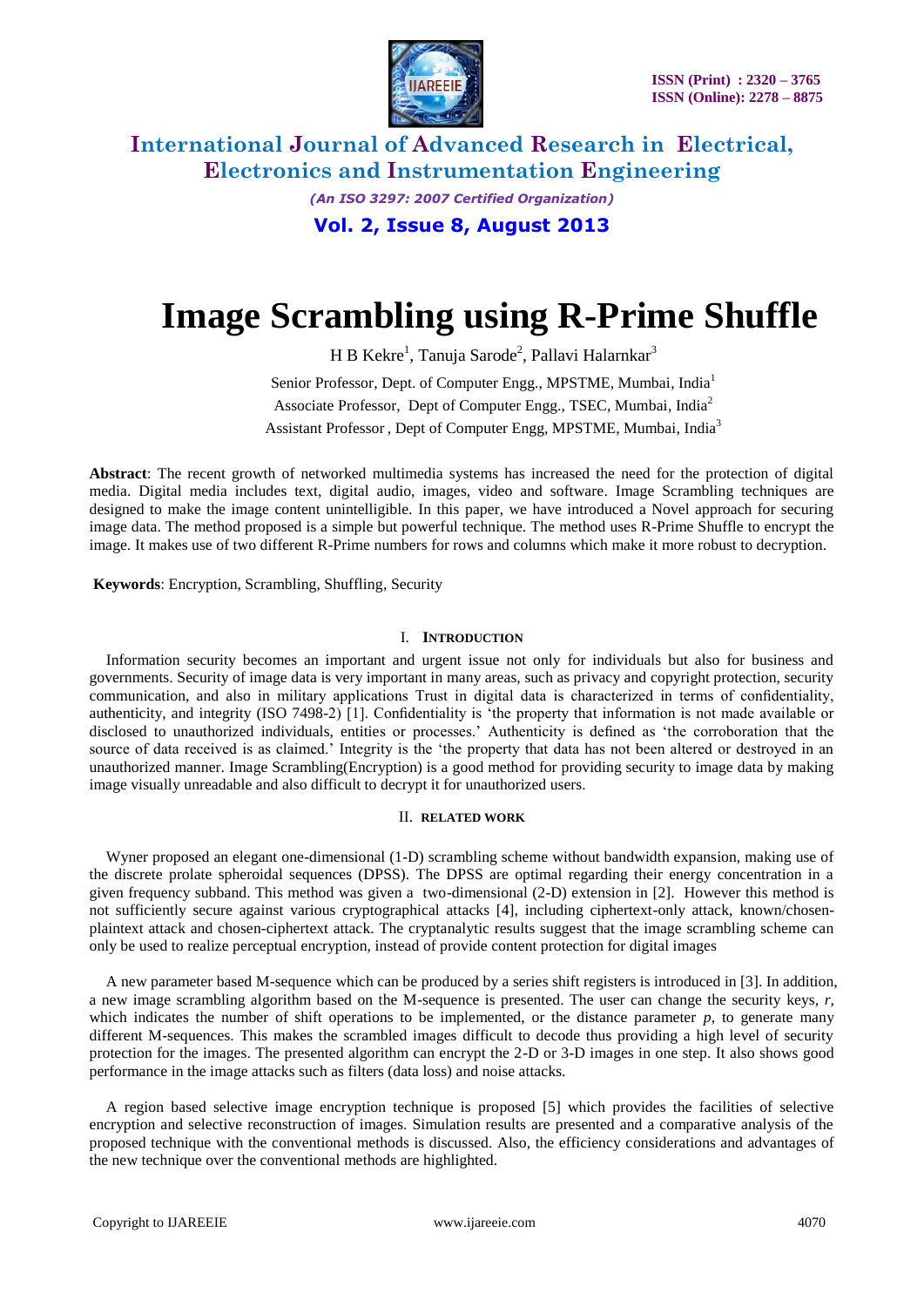

*(An ISO 3297: 2007 Certified Organization)*

### **Vol. 2, Issue 8, August 2013**

[6] gives an Enhancement to Image security in which Data bits from textual message are encrypted through key to some suitable nonlinear pixel and bit positions about the entire image. As a result, a watermarked image is produced. After that three different image shares using any two components of R, G and B of entire watermarked image are formed. The key is also divided into three different logical blocks by digits. By combining any two blocks of key, key shares are formed and are assigned to image shares. Out of those three shares, only addition of any two is able to make the full image or key. At the decryption end through appropriate arrangement of shares of key and image, make possible to retrieve hidden data bits from watermarked image and reform into its original content

In 1999, J.-C. Yen and J.-I. Guo proposed a novel image encryption algorithm called BRIE (Bit Recirculation Image Encryption). [7] points out that BRIE is not secure enough from strict cryptographic viewpoint. It has been found that some defects exist in BRIE, and a know/chosen-plaintext attack can break BRIE with only one know/chosen plainimage. Experiments were performed to verify the defects of BRIE and the feasibility of the attack.

Chaotic maps have been widely used in image encryption for their extreme sensitivity to tiny changes of initial conditions. The chaos based algorithms have suggested a new and efficient way to deal with the problem of fast and highly secure image encryption. In [8] the chaotic features of traditional trigonometric function is analyzed and a new chaotic image encryption algorithm is proposed. The algorithm uses a chaotic map based on trigonometric function as a mask to confuse the plain-image and employs several different types of operations to shuffle the image pixels according to the outcome of another chaotic map. Thereby it significantly increases the resistance to statistical and differential attacks. The results of experiment, statistical analysis, correlation coefficient analysis and key sensitivity tests show that the algorithm is of great security and practicability.

Advanced Encryption Standard (AES) is a well known block cipher that has several advantages in data encryption. However, it is not suitable for real-time applications. In [9], a modification to the Advanced Encryption Standard (MAES) is presented and analyzed to reflect a high level security and better image encryption. The modification is done by adjusting the ShiftRow Transformation. Detailed results in terms of security analysis and implementation are given. Experimental results verify and prove that the proposed modification to image cryptosystem is highly secure from the cryptographic viewpoint. The results also prove that with a comparison to original AES encryption algorithm the modified algorithm gives better encryption results in terms of security against statistical attacks

A new method is proposed [10] to secure image-encryption techniques using a logistics –based encryption algorithm. In this technique, a Haar wavelet transform was used to decompose the image and decorrelate its pixels into averaging and differencing components. The logistic based encryption algorithm produces a cipher of the test image that has good diffusion and confusion properties. The remaining components (the differencing components) are compressed using a wavelet transform. Many test images are used to demonstrate the validity of the proposed algorithm. The results of several experiments show that the proposed algorithm for image cryptosystems provides an efficient and secure approach to real-time image encryption and transmission. To send the keys in secure form stenography will be used. Steganography is a technique that allows one application to communicate information to another application without a third party even knowing that the communication is occurring.

In [11], the author proposed a method, SD-AEI, for image encryption, which is an upgraded module for SD-EI combined image encryption technique and basically has three stages: 1) In first stage, each pixel of image is converted to its equivalent eight bit binary number and in that eight bit number, the number of bits, which are equal to the length of password are rotated and then reversed; 2) In second stage, extended hill cipher technique is applied by using involutory matrix, which is generated by same password used in second stage of encryption to make it more secure; 3) In third stage, the whole image file is randomized multiple number of times using Modified MSA Randomization encryption technique and the randomization is dependent on an unique number, which is generated from the password provided for encryption. This proposed technique, SDAEI, is very effective in encrypting any type of images and the results were very satisfactory. SD-AEI method is also compared with various other image encryption techniques and it was found that SD-AEI cryptographic method takes optimal amount of time when compared to other encryption techniques, for encrypting and decrypting an image file. This method can be used to encrypt any type of image file, especially secret images, where steganography has been applied, so that the contents in the image file can be kept more secure.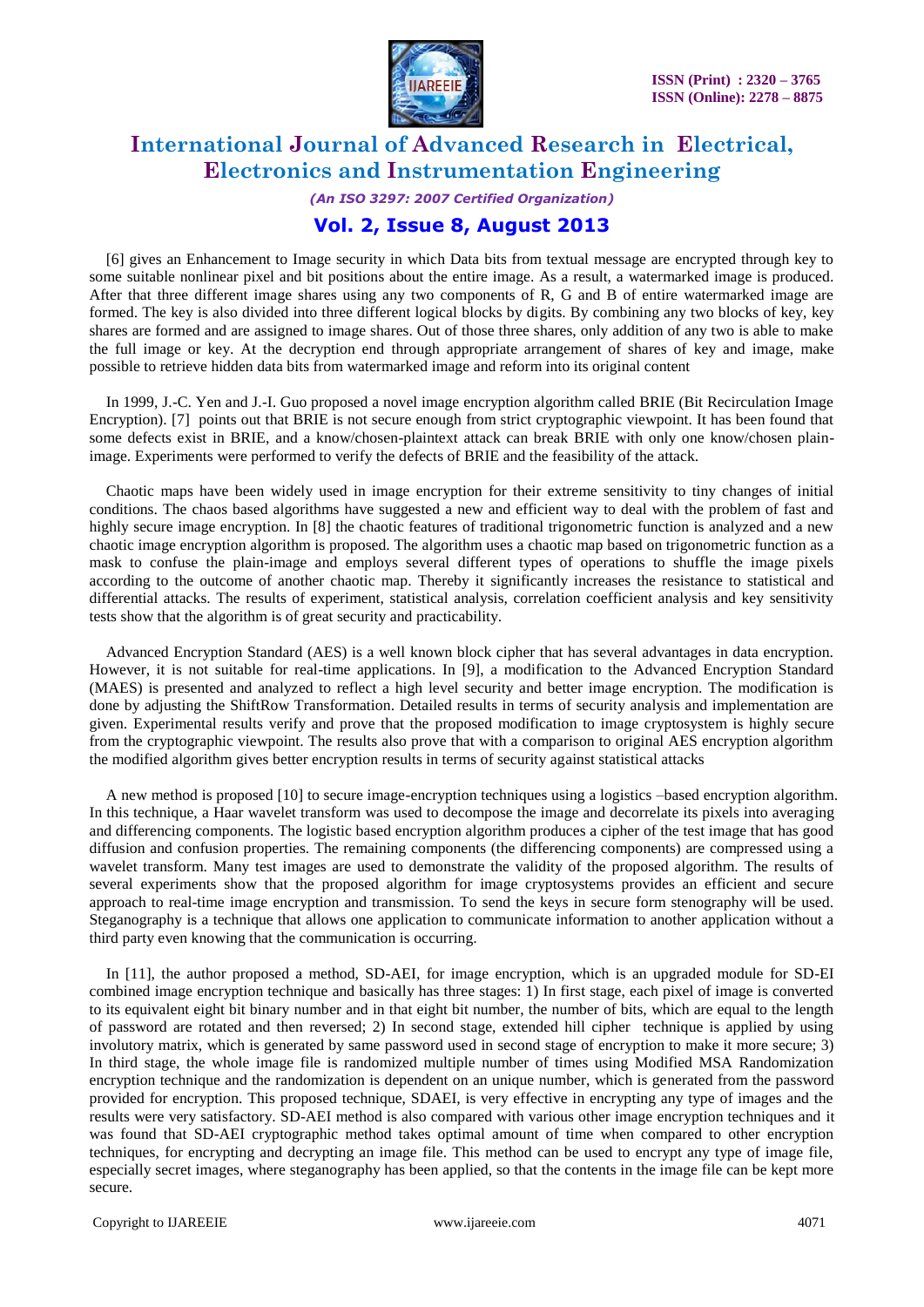

*(An ISO 3297: 2007 Certified Organization)* **Vol. 2, Issue 8, August 2013**

### [12] proposes a new invertible two-dimensional map, called Line map, for image encryption and decryption. It maps an image to an array of pixels and then, maps it back from the array to a same sized image. A Line map consists of two submaps: the left Line map and the right Line map, which are used for image encryption and decryption. In order to overcome the shortcoming of conventional image encryption approaches based on two-dimensional (2-D) maps which can be used only for permutation, this paper presents a novel image encryption approach based on the Line maps, which can perform two processes of image encryption simultaneously, permutation and substitution, using the same maps. The proposed image encryption does not have information loss. Other advantages include that it is fast and there is no restriction on the length of security key that is desirable for different security requirements. Simulation results show the effectiveness of the new image encryption scheme.

An image encryption algorithm based on DNA sequences for the big image is presented in [13].The main purpose of this algorithm is to reduce the big image encryption time. This algorithm is implemented by using the natural DNA sequences as main keys. The first part is the process of pixel scrambling. The original image is confused in the light of the scrambling sequence is generated by the DNA sequence. The second part is the process of pixel replacement. The pixel gray values of the new image and the one of the three encryption templates are generated by the other DNA sequence are XORed bit-by-bit in turn. The experimental result demonstrates that the image encryption algorithm is feasible and simple. Through performance analysis, this algorithm is robust against all kinds of attacks and owns higher security

Mixed Image Element (MIE) encryption algorithm is a new and promising image encryption algorithm, however, its security is affected by the unreasonable choice of camouflaged images. To analyze this factor, the definitions of image integral similarity, image partial similarity and MIE classification attack, as well as their mathematic models are proposed in [14]. The influence of image integral similarity on the security of MIE encryption algorithm in detail with an example is analyzed. The experimental results demonstrate that the algorithm performs best when the image integral similarity is 0.5, it gets worst when the image integral similarity approaches 0 or 1. This conclusion provides an important theoretical foundation for the practical application of MIE encryption algorithm. The influence of image partial similarity is also analyzed in detail with an example. The experiment shows how to find a true image element for a specific image with the image partial similarity. Finally, two remedial measures are given to defend the MIE classification attack, which is meaningful for completing MIE encryption algorithm.

### III. **R-PRIME SHUFFLE TECHNIQUE**

Spatial alignment of Digital images is of importance to many applications one such application is Image Quality. The pixels in a digital image has strong correlation between columns and rows. Image correlation is most widely used technique in Image processing domain. This technique is also called as Template Matching which is used to match the similarity between any two parts of the image. It can also be used to locate a object in a digital image. In this paper, Cross correlation using FFT is used as a measure of similarity between two Rows/Columns in a Digital Image.

R-Prime called as Relative Prime Shuffling technique. Two Numbers are said to be relatively prime if they don't have any common factor except one. To choose a Relative Prime number for shuffling from the set, correlation concept is used. The Lowest correlation obtained between the different Relative Primes numbers(Row/Column positions) and 1<sup>st</sup> row/column is used as a key for carrying out the shuffling.

### *A. Encryption*

The method used for Encryption is as follows

- 1) Read the image
- 2) Convert it to grayscale
- 3) Based on the Size of the Image(MXN), find out all the Relative Prime Numbers and save them in a set S
- 4) Using set S to find the correlation of the First row with remaining rows (positions w.r.t elements present in the set).
- 5) Consider the lowest correlation as the key to shuffle the rows in the image
- 6) Continue till all the positions in the image are considered
- Copyright to IJAREEIE [www.ijareeie.com](http://www.ijareeie.com/) 4072 7) Save the Relative Primes Number as a key considered for Row Shuffling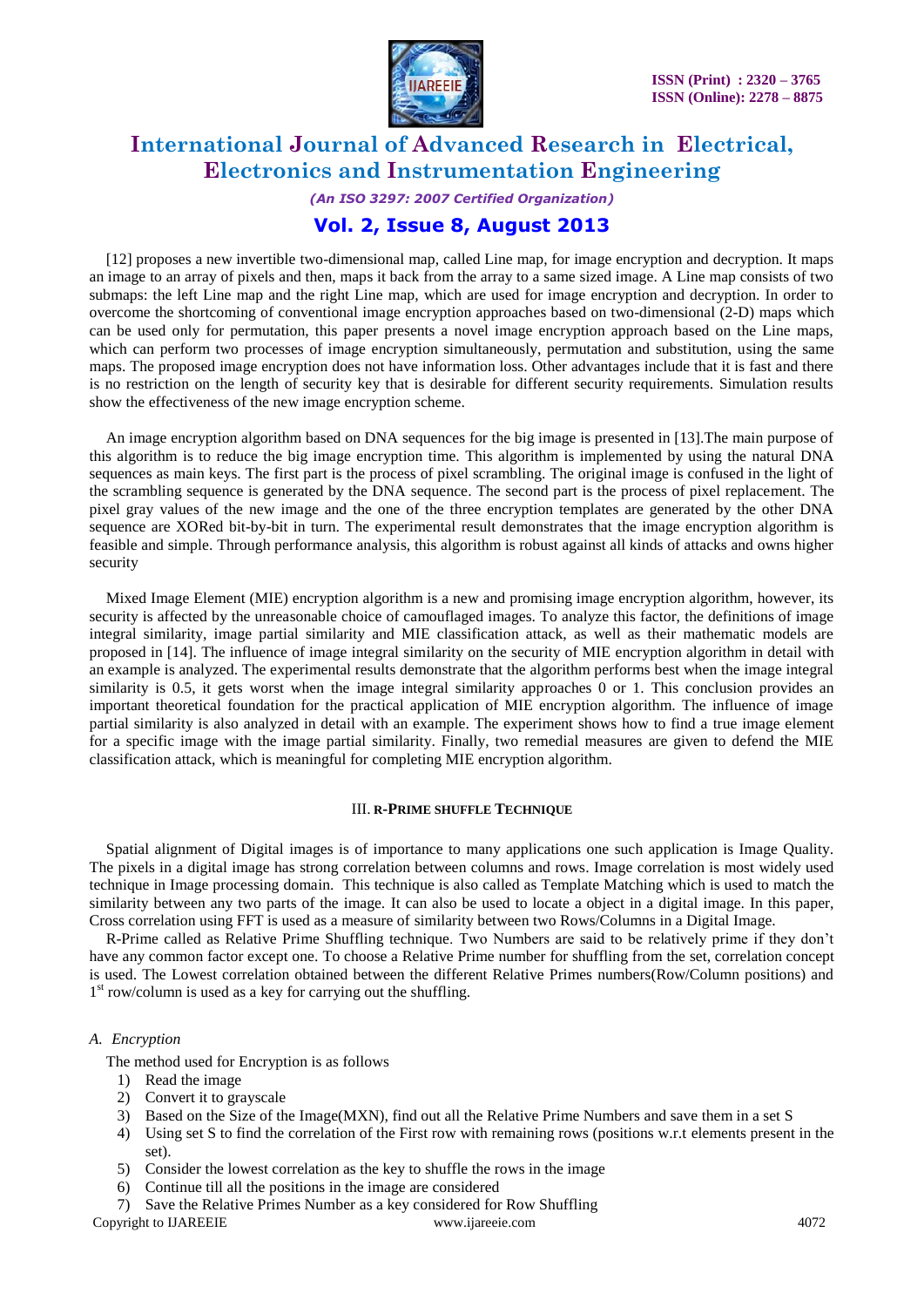

*(An ISO 3297: 2007 Certified Organization)* **Vol. 2, Issue 8, August 2013**

Repeat the same procedure for Column shuffling

### *B. Decryption*

- 1) Use the Saved key for Row and Column Shuffling to get the Original Image back
- 2) Use the column Relative Prime and rearrange the columns, this will give row shuffled image
- 3) Using this row shuffled image and the key for row relative prime rearrange the rows which will give you Original Image back.
- 4) Continue till all the positions in the image are rearranged

### IV. **EXPERIMENTAL RESULTS**

For Experimental purpose five standard images of size 256X256 were used. The test was carried out on grayscale images however this method is extensible over 24-bit color images. The method is not limited to the type or extension of a digital image. Figure 1 shows the plot for correlation obtained between the first row of the image with all the Relative Prime numbers considered in the set. The lowest correlation is considered as a key for shuffling. Figure 2 shows a plot for correlation between the first column and the set of Relative Prime numbers. Figure 3(a) shows the original image, (b) shows the image obtained after the shuffling of rows in the original image. To make the quality of the image imperceptible to human eye, the procedure is repeated for columns using the image obtained in 3(b) which gives a scrambled image shown in figure 3(c). The method for decryption is simple enough which gives a 100% retrieval of the original image shown in figure 3(d). Table No 1 gives the experimental results obtained for the technique. The Relative Prime numbers used for rows and columns for different images are displayed for e.g for Lena for row shuffling the relative prime used is 239 and for columns it is 143. The Average correlation between rows and columns of the original image and encrypted image is displayed in Table No 1.



Fig. 1 Correlation of All the Relative Prime(Row Positions) with Row 1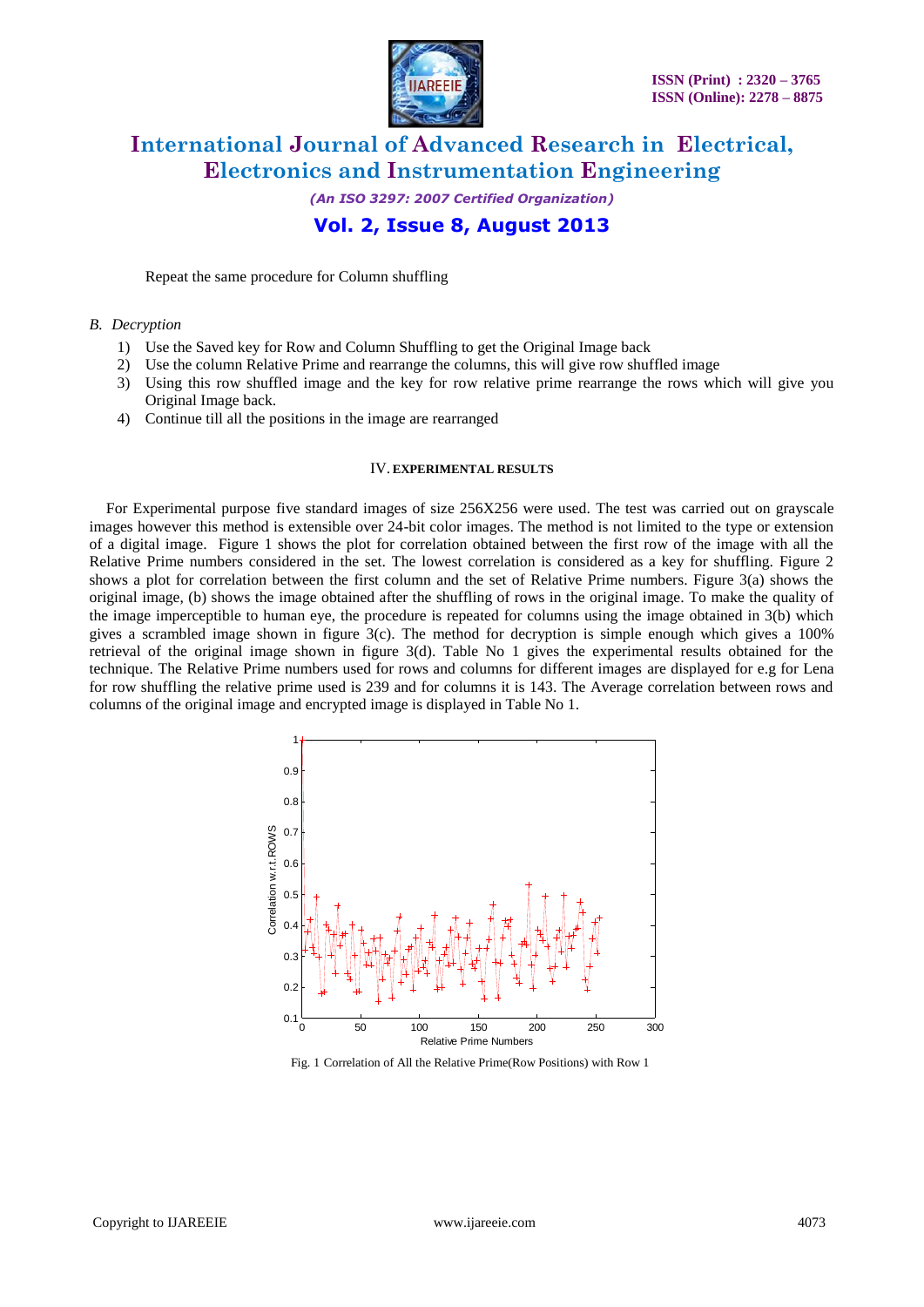

*(An ISO 3297: 2007 Certified Organization)* **Vol. 2, Issue 8, August 2013**



(a) Original Image (b) Image Encryption using Row Shuffling

- (c) Image Encryption using Row and Column Shuffling
- (d) Decrypted Image

| Image         | <b>AvgCorrelation for Original</b><br>Image |         | <b>Avg Correlation for Encrypted</b><br>Image |         | <b>MSE</b> | <b>Time</b><br>(sec) |
|---------------|---------------------------------------------|---------|-----------------------------------------------|---------|------------|----------------------|
|               | Rows                                        | Columns | Rows                                          | Columns |            |                      |
| Lena          | 0.8556                                      | 0.7217  | 0.3984                                        | 0.2763  | 0.00       | 1.39                 |
| :239<br>Row   |                                             |         |                                               |         |            |                      |
| Column:143    |                                             |         |                                               |         |            |                      |
| <b>Baboon</b> | 0.7351                                      | 0.7068  | 0.2709                                        | 0.2344  | 0.00       | 1.48                 |
| Row: 233      |                                             |         |                                               |         |            |                      |
| Column: 53    |                                             |         |                                               |         |            |                      |
| Pepper        | 0.5995                                      | 0.6281  | 0.2425                                        | 0.2287  | 0.00       | 5.72                 |
| Row:59        |                                             |         |                                               |         |            |                      |
| Column: 111   |                                             |         |                                               |         |            |                      |
| Mahalakshmi   | 0.3190                                      | 0.3419  | 0.1860                                        | 0.1860  | 0.00       | 1.35                 |
| Row: 145      |                                             |         |                                               |         |            |                      |
| Column: 141   |                                             |         |                                               |         |            |                      |
| RadhaKrishna  | 0.4774                                      | 0.5316  | 0.2261                                        | 0.2060  | 0.00       | 1.52                 |
| Row: 13       |                                             |         |                                               |         |            |                      |
| Column: 71    |                                             |         |                                               |         |            |                      |

| <b>TABLE I</b>                                     |
|----------------------------------------------------|
| EXPERIMENTAL RESULTS FOR R-PRIME SHUFFLE TECHNIQUE |

Fig. 3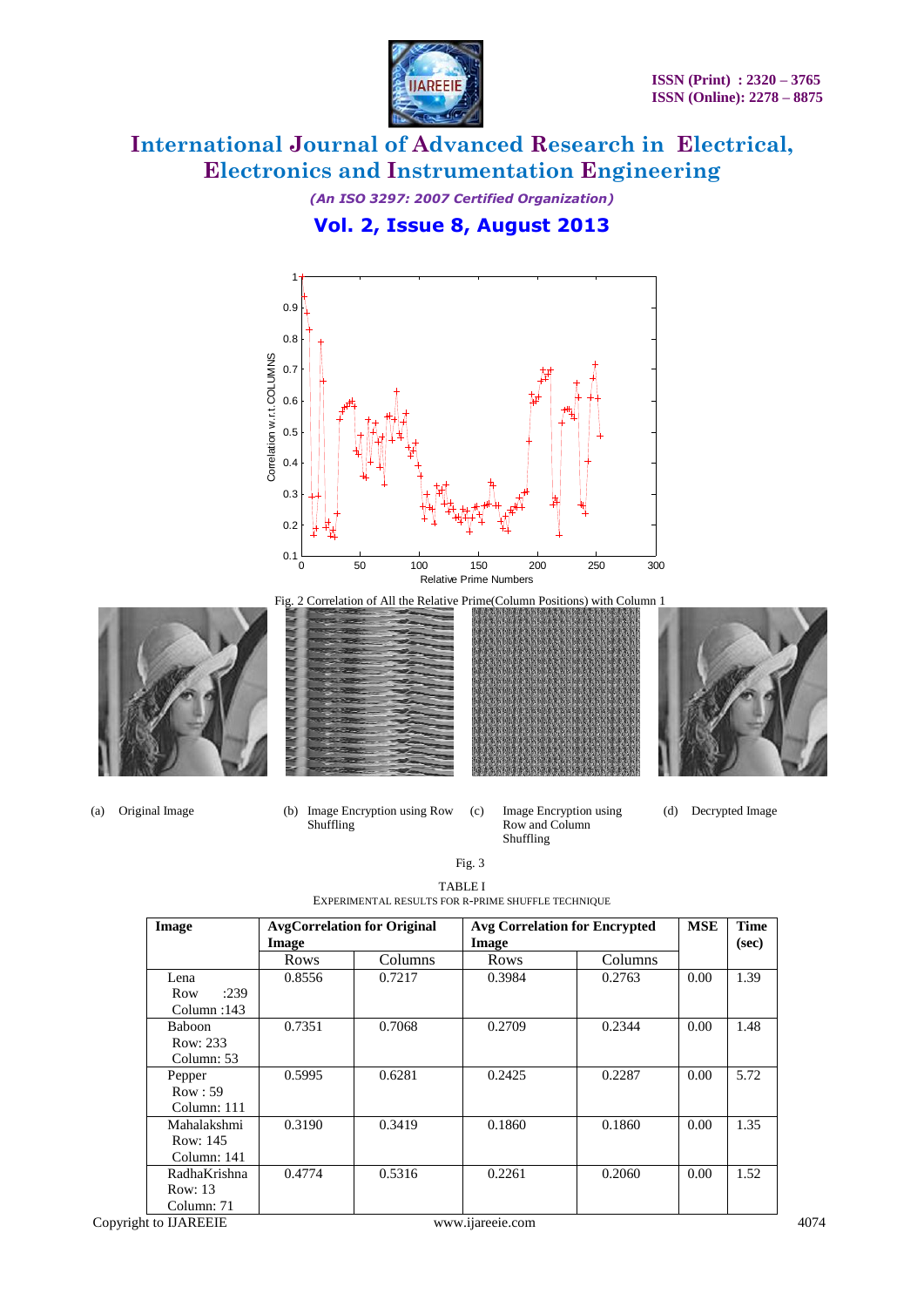

*(An ISO 3297: 2007 Certified Organization)*

### **Vol. 2, Issue 8, August 2013**

### V. **CONCLUSION**

R-Prime shuffling technique is a simple yet powerful technique which can be used for image scrambling. The technique is robust as different Relative Prime numbers are used for row and column shuffling. From the experimental results it can be observed that there is a reduction of approximately 50% in the correlation between rows and columns of the encrypted image. From time taken it can be concluded that the technique takes few seconds for the encryption process. It does not involve a high time complexity. As long as the Relative Prime number considered is kept secret it is not possible to decrypt the scrambled image. Hence this technique can be used to secure the image by storing the scrambled image and not the original image.

#### **REFERENCES**

- [1] ISO 7498-2:1989, Information Processing Systems, Open Systems Interconnection, Basic Reference Model—Part 2: Security Architecture, http://www.iso.org, International Organization For Standardization; 1989.
- [2] Dimitri Van De Ville, Wilfried Philips, Rik Van De Walle, Ignace Lemahieu, "Image Scrambling Without Bandwidth Expansion", IEEE Transactions On Circuits And Systems For Video Technology, Vol. 14, No. 6, June 2004, pp 892-897.
- [3] Yicong Zhou, Karen Panetta, Sos Agaian, ―An Image Scrambling Algorithm Using Parameter Based M-Sequences‖, *In Proc* [International](http://ieeexplore.ieee.org/xpl/mostRecentIssue.jsp?punumber=4604641)  [Conference On Machine Learning And Cybernetics, 2008](http://ieeexplore.ieee.org/xpl/mostRecentIssue.jsp?punumber=4604641) (Volume:7 ), Pp 3695 – 3698, July 2008
- [4] S. Li, C. Li, K.-T. Lo, and G. Chen, "Cryptanalysis of an image scrambling scheme without bandwidth expansion," *IEEE Transactions on Circuits and Systems for Video Technology*, vol. 18, no. 3, pp. 338-349, 2008.
- [5] K. C. Ravishankar and M. G. Venkateshmurthy, "Region based selective image encryption", International Conference on Computing and Informatic (ICOCI'06), Kuala Lumpur, Malaysia, (2006) June.
- [6] Sabyasachi Samanta, Saurabh Dutta, Goutam Sanyal, "An Enhancement of Security of Image using Permutation of RGB-Components", "3rd International Conference on Conference on Electronics Computer Technology (ICECT 2011)", 8--10 April, pp. v2-404-v2-408
- [7] Shujun Li, Xuan Zheng, "On the Security of an Image Encryption Method"in Proc. IEEE Int. Conference on Image Processing (ICIP'2002 pp II-925 - II-928 vol.2
- [8] Chenghang Yu, Baojun Zhang, Xiang Ruan, "The Chaotic Feature of Trigonometric Function and Its Use for Image Encryption"in Proc Eighth International Conference on Fuzzy Systems and Knowledge Discovery (FSKD), 2011. Pp 390-395.
- [9] Seyed Hossein Kamali, Reza Shakerian, Maysam Hedayati, Mohsen Rahmani, "A New Modified Version of Advanced Encryption Standard Based Algorithm for Image Encryption", in Proc *International Conference on Electronics and Information Engineering (ICEIE 2010), Volume 1, pp* V1-141-145.
- [10] Nidhi Sethi and Deepika Sharma, "A New Cryptology Approach for Image Encryption" in Proc 2nd IEEE International Conference on Parallel, Distributed and Grid Computing, 2012 pp. 905-908.
- [11] Somdip Dey, "SD-AEI: An Advanced Encryption Technique For Images", Proc. Of IEEE 2012 Second International Conference on Digital Information Processing and Communications (ICDIPC2012), Lithuania, pp. 68-73.
- [12] [Yong Feng](http://ieeexplore.ieee.org/search/searchresult.jsp?searchWithin=p_Authors:.QT.Yong%20Feng.QT.&searchWithin=p_Author_Ids:37272764800&newsearch=true) ; [Xinghuo Yu](http://ieeexplore.ieee.org/search/searchresult.jsp?searchWithin=p_Authors:.QT.Xinghuo%20Yu.QT.&searchWithin=p_Author_Ids:37280835100&newsearch=true) , "A novel symmetric image encryption approachbased on an invertible [two-dimensional](http://ieeexplore.ieee.org/xpl/articleDetails.jsp?tp=&arnumber=5414887&queryText%3DA+Novel+Symmetric+Image+Encryption+Approach+based+on+an+Invertible+Two-dimensional+Map) map" in proc 35<sup>th</sup> Annual conference on Industrial Electronics, 2009. IECON '09. pp 1973 – 1978.
- [13] Shihua Zhou, Qiang Zhang, Xiaopeng Wei, "Image Encryption Algorithm Based on DNA Sequences for the Big Image", in Proc International Conference on Multimedia Information Networking and Security, 2010 pp. 884-888.
- [14] Xiaoqiang Zhang, Shilong Ma, Guiliang Zhu, Weiping Wang, Mengmeng Wang, "Image Similarity Analysis on MIE Encryption Algorithm‖,in Proc *2nd International Conference on Future Computer and Communication 2010,* volume 2 pp V2-421-425

### **BIOGRAPHY**



**Dr. H. B. Kekre** has received B.E (Hons.) in Telecomm Engineering from Jabalpur University in 1958, M.Tech (Industrial Electronics) from IIT Bombay in 1960, M.S.Engg. (Electrical Engg.) from University of Ottawa, Canada in 1965 and Ph.D. (System Identification) from IIT Bombayin 1970. He has worked as Faculty of Electrical Engg. and then HOD Computer Science and Engg. at IIT Bombay. After serving IIT for 35 years he retired in 1995. After retirement from IIT, for 13 years he was working as a professor and head in the Department of Computer Engg. and Vice Principal at Thadomal Shahani Engineering. College, Mumbai. Now he is Senior Professor at MPSTME, SVKM"s NMIMS University. He has guided 17 Ph.Ds, more than

100 M.E./M.Tech and several B.E./ B.Tech projects, while in IIT and TSEC. His areas of interest are Digital Signal processing, Image Processing and Computer Networking. He has more than 450 papers in National / International Journals and Conferences to his credit. He was Senior Member of IEEE. Presently He is Fellow of IETE, Life Member of ISTE and Senior Member of International Association of Computer Science and Information Technology (IACSIT). Recently fifteen students working under his guidance have received best paper awards. Currently eight research scholars working under his guidance have been awarded Ph. D. by NMIMS (Deemed to be University). At present eight research scholars are pursuing Ph.D. program under his guidance.